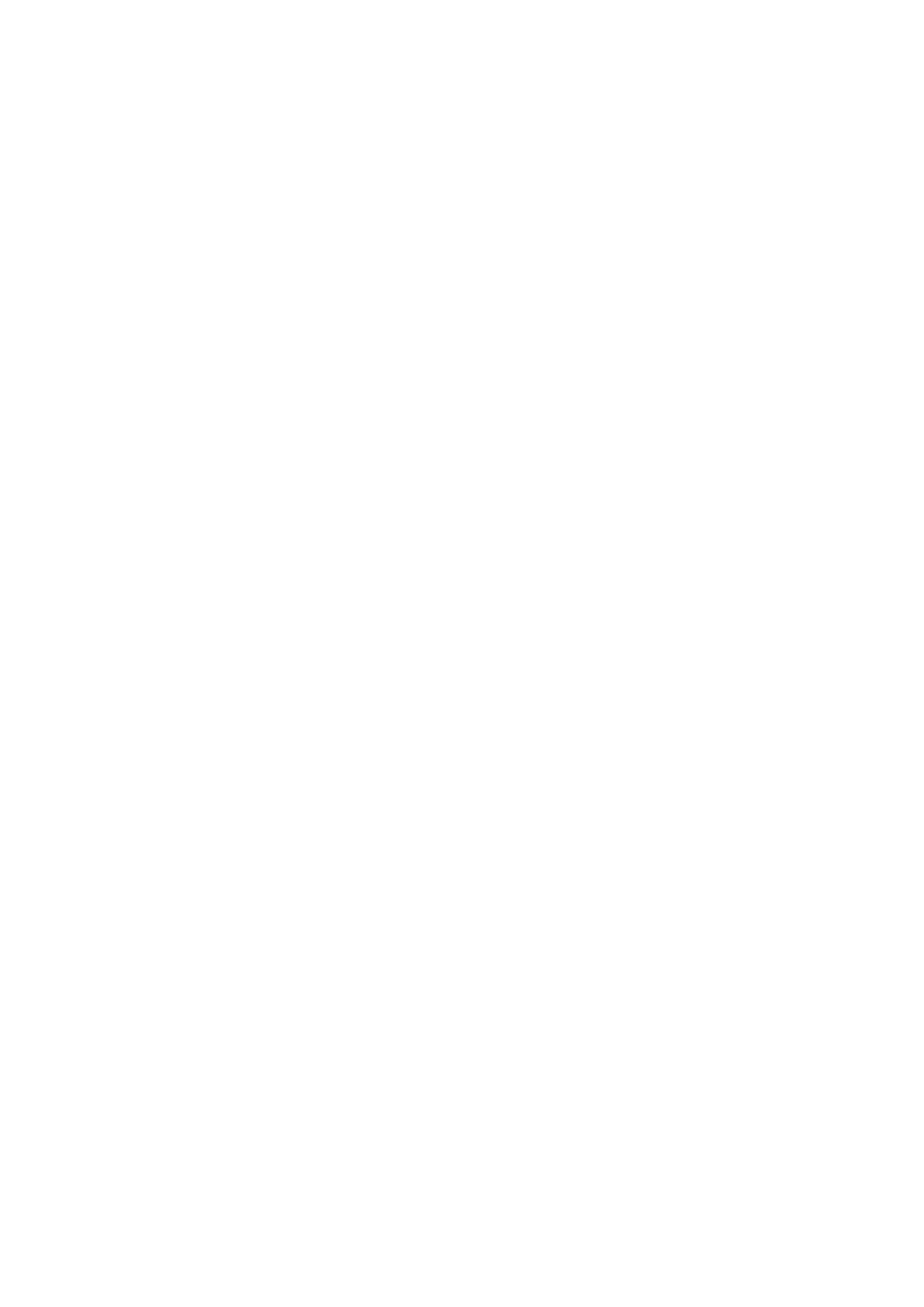The contents of this paper are the responsibility of the author and the research has been conducted without the involvement of members of the Fair Work Commission.

ISBN 978-0-6487883-1-7

#### © Commonwealth of Australia 2020

This work is copyright. You may download, display, print and reproduce this material in unaltered form only for your personal, non-commercial use or use within your organisation, or for any other use permitted under the *Copyright Act 1968*. Content from this document must be attributed as "© Commonwealth of Australia (Fair Work Commission) 2020". All other rights are reserved. Requests and inquiries concerning reproduction and rights should be directed to enquiries@fwc.gov.au. To the extent that copyright subsists in a third party, permission will be required from the third party to reuse the material.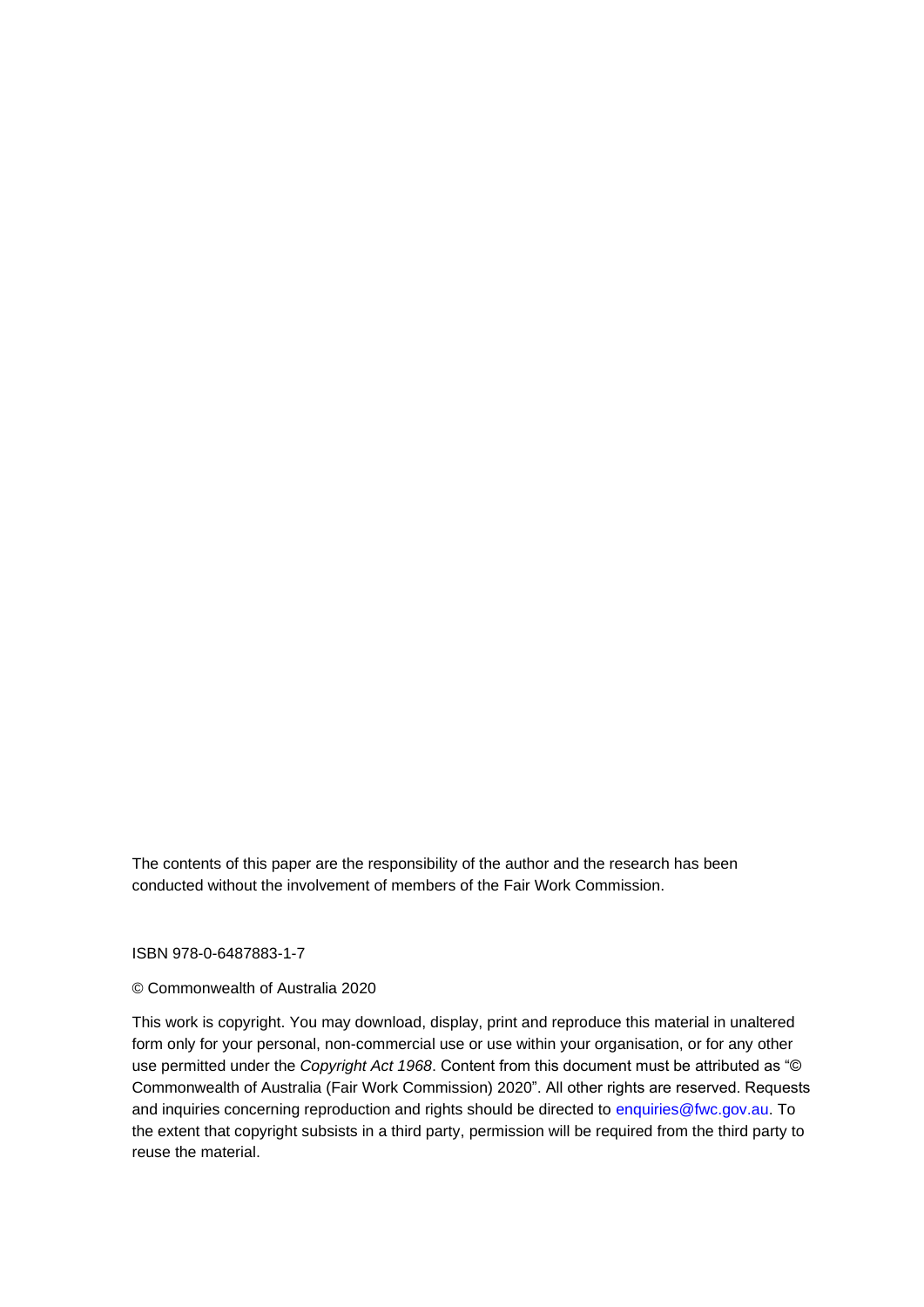All research undertaken or commissioned by the Fair Work Commission for the Annual Wage Review 2019–20 has been agreed by the Minimum Wages Research Group (MWRG). The MWRG comprises a Chair from the Fair Work Commission, and representatives nominated by:

- Australian Chamber of Commerce and Industry (ACCI);
- Australian Industry Group (Ai Group);
- Australian Council of Social Service (ACOSS);
- Australian Council of Trade Unions (ACTU);
- Australian Government; and
- State and territory governments.

An appropriate reference for this report is:

Grant E & Hayler N (2020), *Modern Awards Database: an introduction*, Fair Work Commission Research Report 3/2020, February.

A draft of this report was also workshopped with the MWRG prior to finalisation. The authors would like to thank the MWRG and staff from the Fair Work Commission for comments.

The contents of this report, however, remain the responsibility of the authors and the research has been conducted without the involvement of members of the Fair Work Commission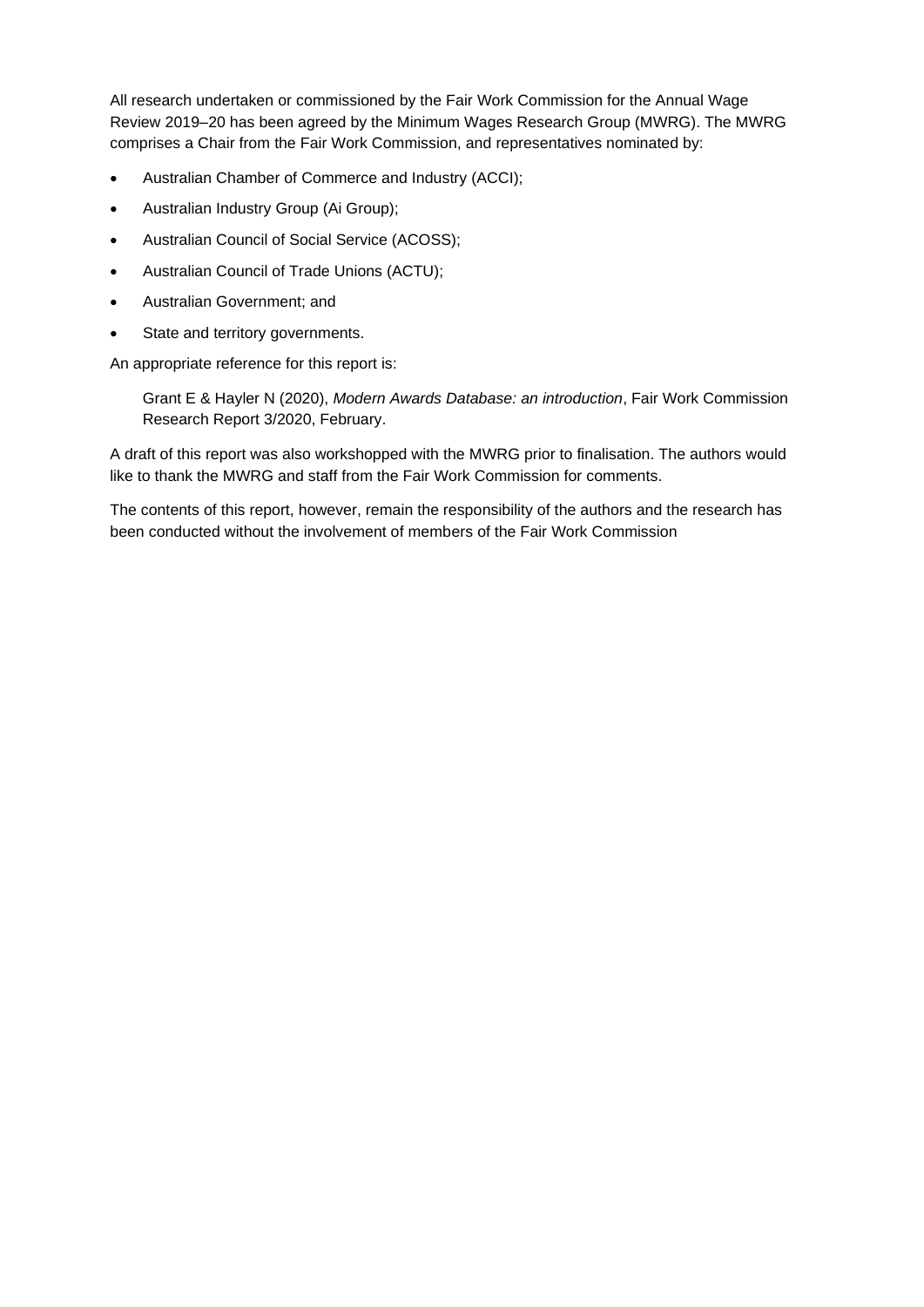# **Table of contents**

| 1            |  |       |                                                                            |  |  |  |  |  |  |  |  |
|--------------|--|-------|----------------------------------------------------------------------------|--|--|--|--|--|--|--|--|
| $\mathbf{2}$ |  |       |                                                                            |  |  |  |  |  |  |  |  |
| 3            |  |       |                                                                            |  |  |  |  |  |  |  |  |
|              |  |       |                                                                            |  |  |  |  |  |  |  |  |
|              |  | 3.1.1 |                                                                            |  |  |  |  |  |  |  |  |
|              |  | 3.1.2 |                                                                            |  |  |  |  |  |  |  |  |
|              |  | 3.1.3 |                                                                            |  |  |  |  |  |  |  |  |
|              |  | 3.1.4 |                                                                            |  |  |  |  |  |  |  |  |
| 4            |  |       |                                                                            |  |  |  |  |  |  |  |  |
|              |  |       |                                                                            |  |  |  |  |  |  |  |  |
|              |  |       |                                                                            |  |  |  |  |  |  |  |  |
| 5            |  |       |                                                                            |  |  |  |  |  |  |  |  |
|              |  |       |                                                                            |  |  |  |  |  |  |  |  |
|              |  |       |                                                                            |  |  |  |  |  |  |  |  |
|              |  |       | Attachment B: Data dictionary-sample of useful variables and identifiers11 |  |  |  |  |  |  |  |  |

# **List of charts**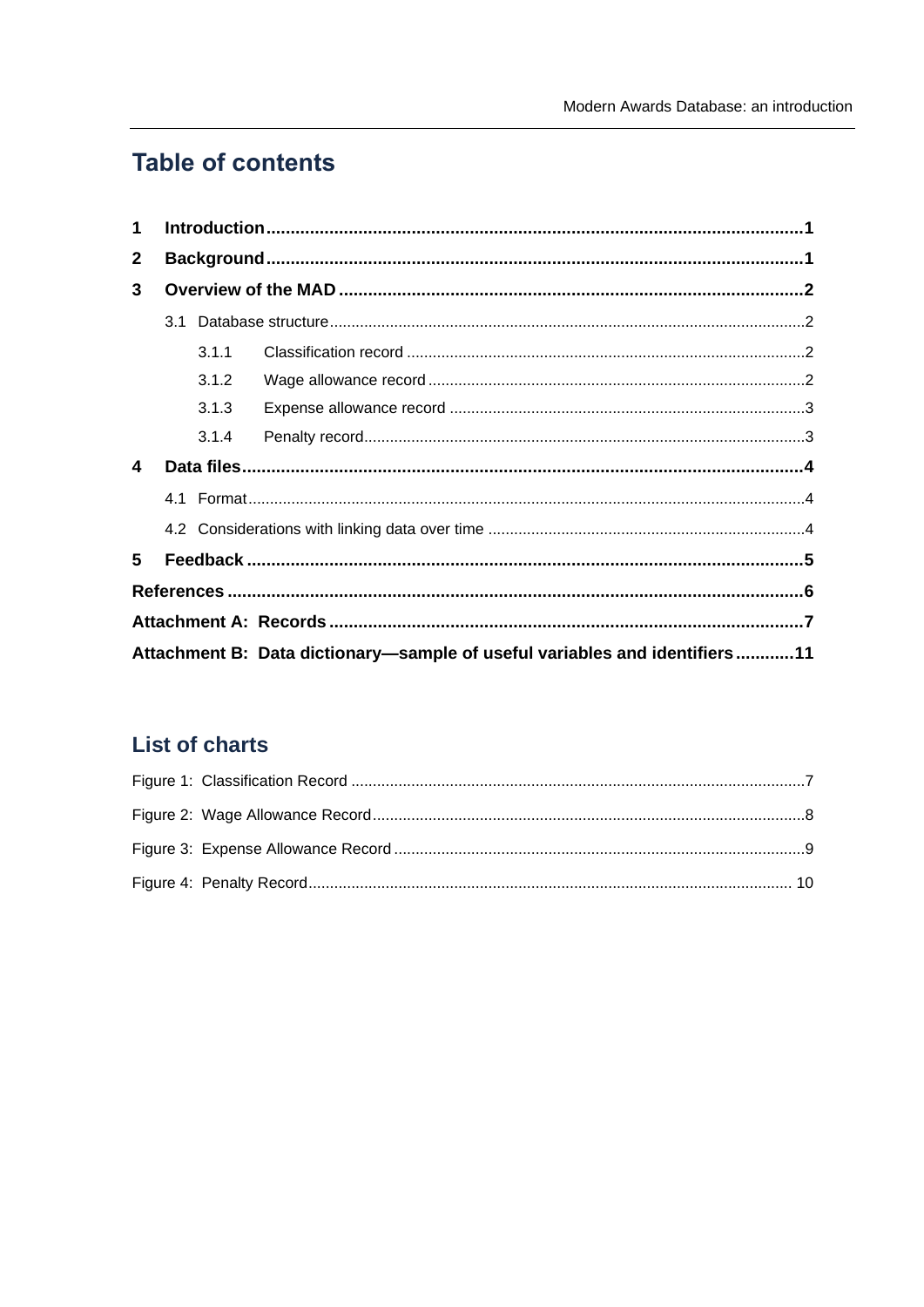# List of abbreviations

| 2019-20 Review         | Annual Wage Review 2019-20                  |
|------------------------|---------------------------------------------|
| 4 yearly review        | 4 yearly review of modern awards            |
| Commission             | <b>Fair Work Commission</b>                 |
| <b>Review Decision</b> | <b>Annual Wage Review Decision</b>          |
| CPI                    | Consumer Price Index                        |
| <b>Expert Panel</b>    | <b>Expert Panel for annual wage reviews</b> |
| MAD                    | Modern Awards Database                      |
| <b>NMWO</b>            | National Minimum Wage Order                 |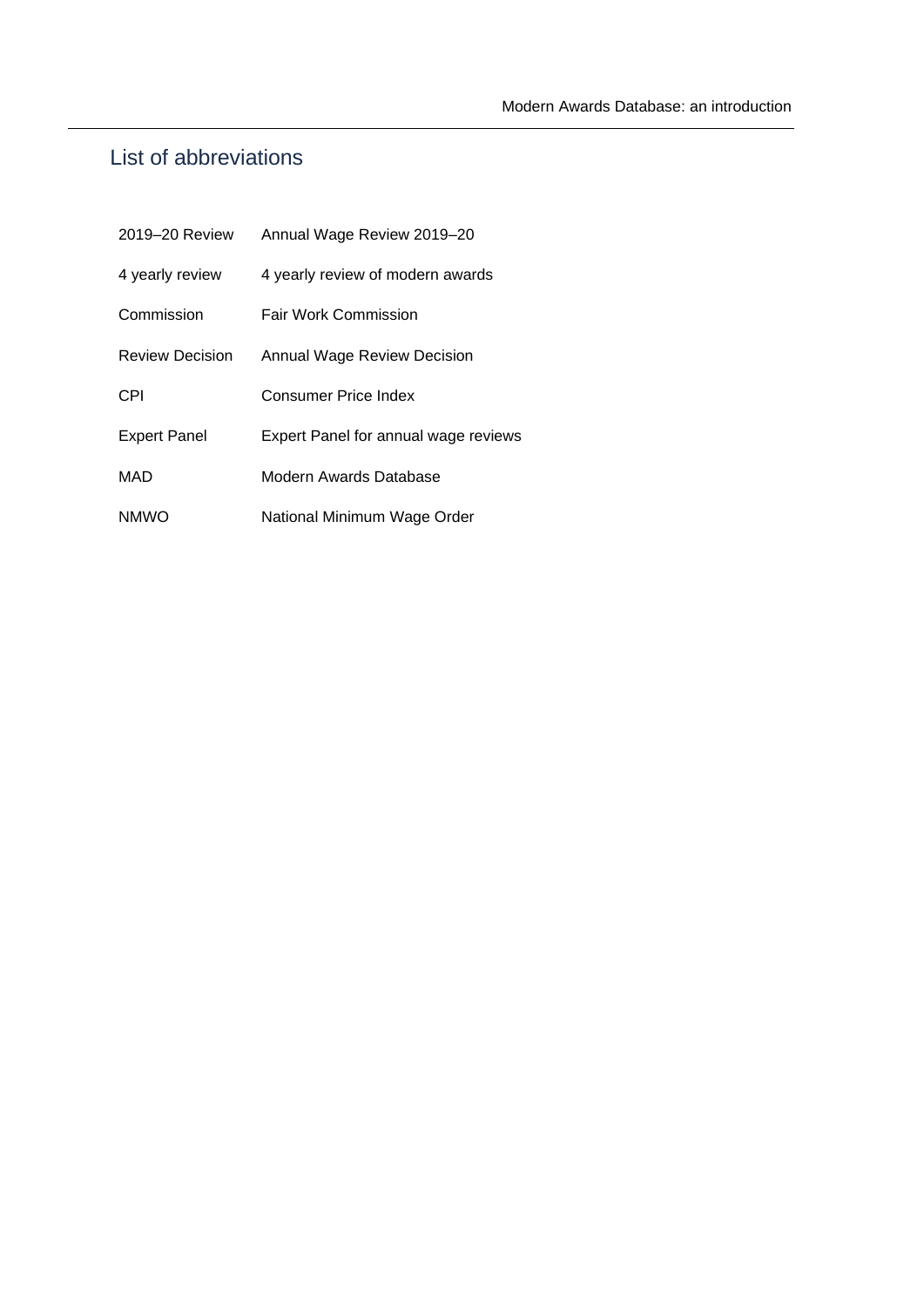# 1 Introduction

The Fair Work Commission's (Commission) Modern Awards Database (MAD) is the central repository of information related to the 155 [modern awards](https://www.fwc.gov.au/awards-and-agreements/awards/modern-awards/modern-awards-list)<sup>1</sup> covering employees in the national workplace relations system. It records the classifications, wage and expense-related allowances and penalties contained in each modern award. The Commission has developed the MAD in order to streamline the update to the modern award documents following an annual wage review. An additional benefit of the system is that it allows the Commission to export the data for analysis, which may also be of interest to the public and adds transparency as to how the modern award rates are calculated.

This paper is intended to be a brief introduction to the MAD. It covers the structure and how the data files will be provided to the public.

In accordance with the research program set for the Annual Wage Review 2019–20 (2019–20 Review)<sup>2</sup>, the data from the MAD will likely be made available to the public in the second half of 2020. While the database will feature separate files for each year from 2015, pre-2015 data will be added in the future.

Individuals, employer, employee and other organisations may use the database for their own research purposes or as a complement to their own payroll tools.

# 2 Background

The MAD was created to automate the updating of wages, allowances, penalties and overtime rates in modern awards following an increase to the national minimum wage and modern award minimum wages handed down by the Expert Panel for annual wage reviews (Expert Panel). This process is currently undertaken using a combination of automated and manual components. The MAD brings together formulas and figures into one central location. The dollar figures from the database are linked directly to modern award documents and the determinations that give effect to the Annual Wage Review Decision (Review Decision).

Research conducted during the 4 yearly review of modern awards (4 yearly review) showed that users preferred rates in modern awards to be expressed as calculated (dollar) amounts rather than as percentages.<sup>3</sup> For example, wage-related allowances in modern awards are expressed as percentages of a defined rate, the standard rate. Similarly, many modern awards contain penalty and overtime rates that are expressed as percentages of the employee's minimum or ordinary hourly rate.

During the 4 yearly review, exposure drafts<sup>4</sup> were created containing summary tables setting out these rates as calculated amounts. These innovations to reduce complexity and make modern awards simpler and more user-friendly has led to an increase in the number of monetary figures

 $1$  Referring to the 122 industry and occupational modern awards and the 33 enterprise and state reference public sector modern awards.

 $2$  [2019] FWC 8129 at Attachment A.

<sup>3</sup> Sweeny Research (2014), *Citizen co-design with small-business owners*, prepared for the Fair Work Commission, August. Available from[: https://www.fwc.gov.au/documents/sites/awardsmodernfouryr/citizen-codesign-report.pdf.](https://www.fwc.gov.au/documents/sites/awardsmodernfouryr/citizen-codesign-report.pdf)

<sup>&</sup>lt;sup>4</sup> An exposure draft is a draft of each modern award that is updated for each decision coming out of the 4 yearly review.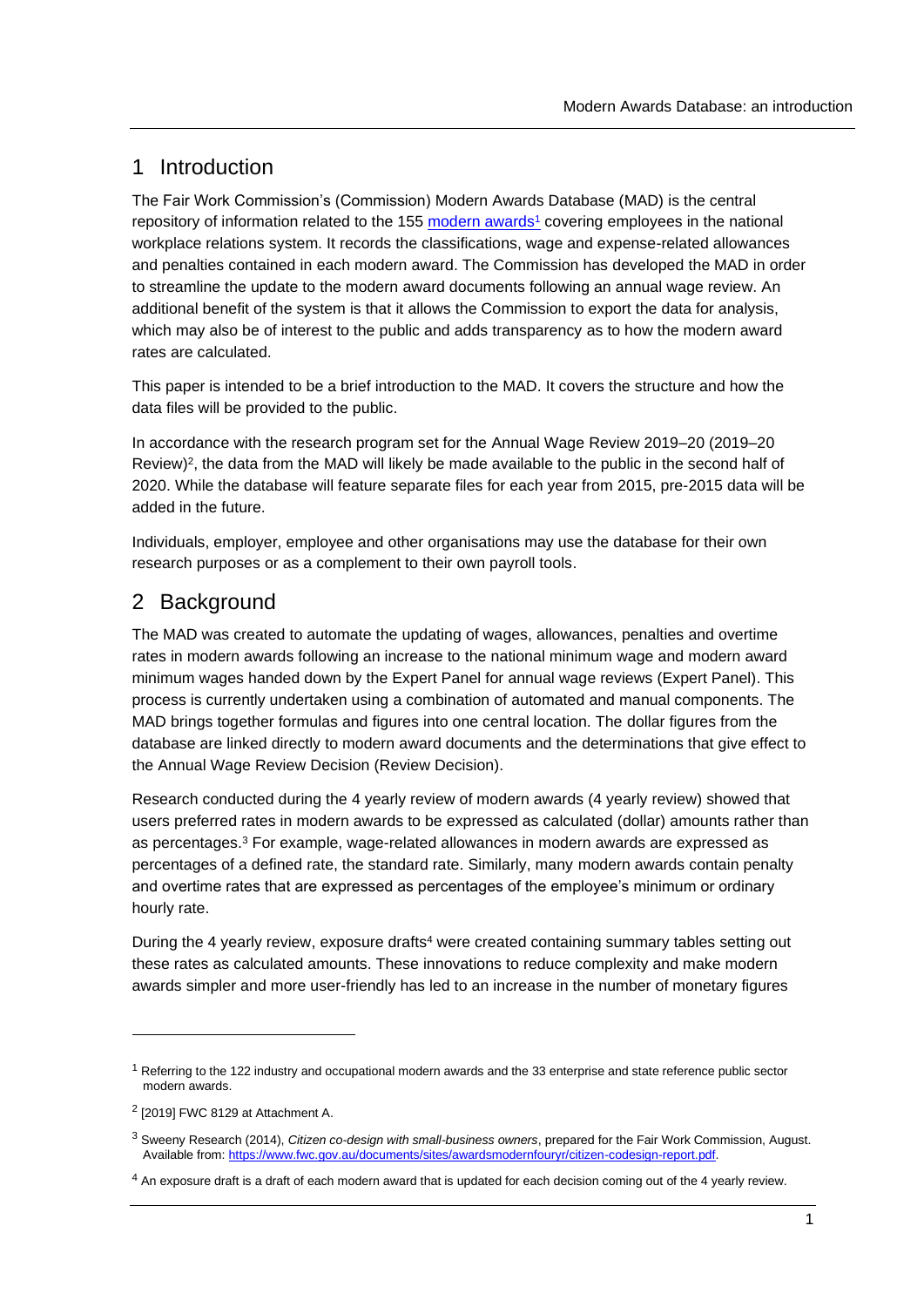expressed in modern awards. While this has reduced the need for interpretation and calculation of wages and in doing so provided greater clarity on the amount to pay employees, the increase has meant that the current system of updating wages is no longer viable. By streamlining and automating this process it will allow the Commission to meet its legislative requirement to publish the modern awards by 1 July each year.<sup>5</sup>

Whilst the primary purpose of the MAD is to ensure that the modern awards are able to be updated in accordance with Review Decisions, it was recognised that the data collected and stored within the system could be used for a range of other purposes. The database contains a comprehensive record of the rates in modern awards and may be useful to researchers, payroll companies and other interested parties. As such the Commission intends to make the database publicly available.

## 3 Overview of the MAD

### **3.1 Database structure**

The data stored for each modern award in the MAD are divided into four main records or files: Classification, Wage Allowances, Expense Allowances and Penalties.

Each of the records are presented to resemble the corresponding table in the modern award. Amounts in the modern award that appear as part of a sentence (like most allowances) are also captured.

#### **3.1.1 Classification record**

This record contains information related to the classifications of a modern award, such as the classification name, the classification base rate and any associated calculated rate (see Figure 1 of Attachment A). The unit of a base rate can be weekly, hourly, daily, annual, or a piece rate.

The Review Decision applies directly to all base rates in the system and flows on to all calculated rates in accordance with its formula.

There are many classifications, such as apprentices and juniors, whose base rate is derived as a percentage or function of another classification. These are called calculated base rates as they are dependent on a formula.

#### **3.1.2 Wage allowance record**

This record contains information on the wage-related allowances of a modern award, such as the allowance name, whether it applies for all-purposes, payment frequency, the base rate of the classification it is linked to, as well as the formula and percentage amount used to calculate the allowance (see Figure 2 of Attachment A).

These records must be a function of a classification base rate (in order to derive the standard rate) and a percentage amount for it to be included as a wage allowance. Fixed allowances, such as the 'Special allowance' of the *Plumbing and Fire Sprinklers Award 2010*, have fixed amounts that are not adjusted through either the standard rate or by the Consumer Price Index (CPI). For the purposes of capturing these data, they have been included in the Wage Allowance record.

<sup>5</sup> As per s.292(1) of the *Fair Work Act 2009* (Cth).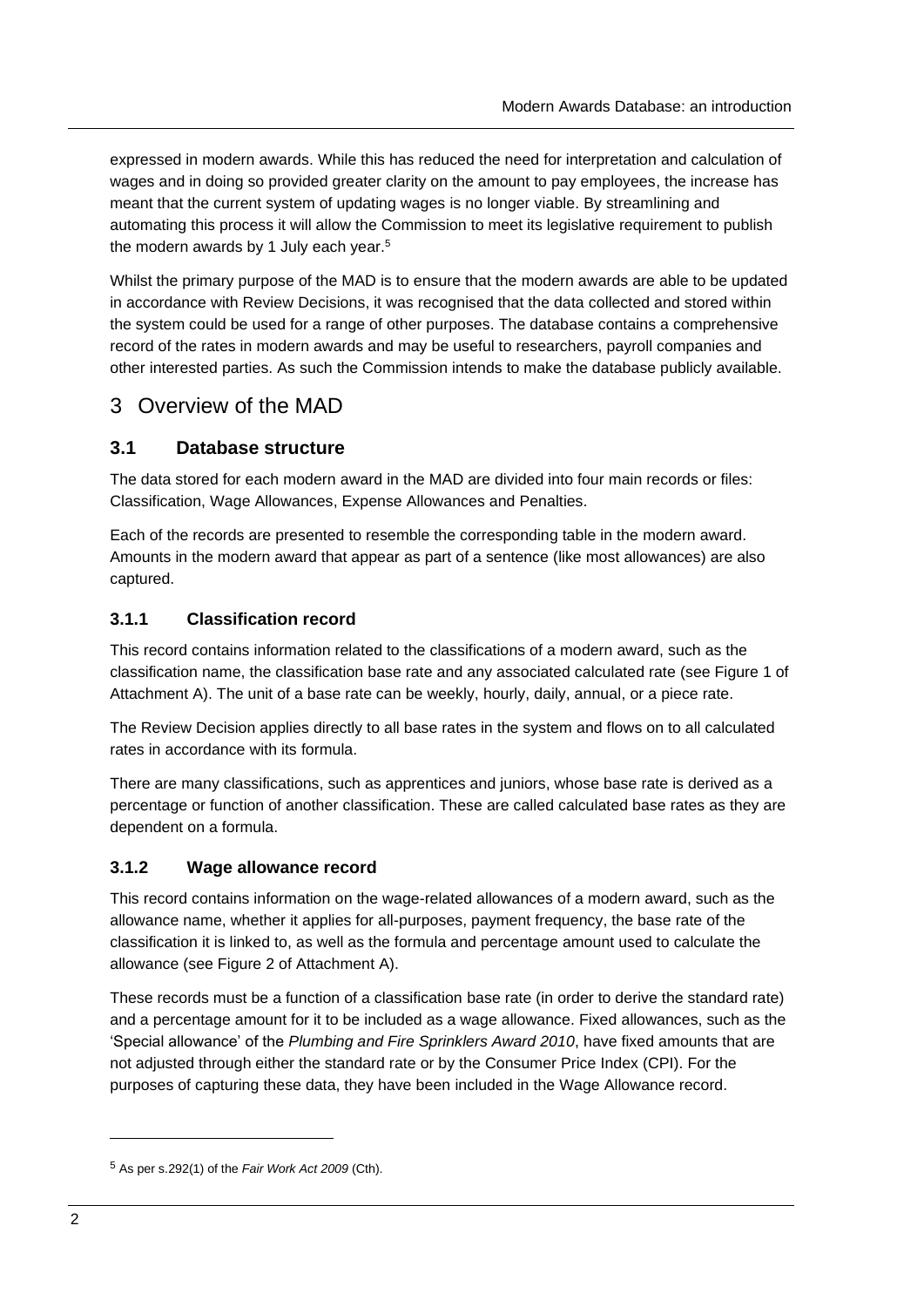### **3.1.3 Expense allowance record**

This record contains information on the expense-related allowances of a modern award, such as the allowance name, the applicable CPI group and its current index value. It also shows the year, CPI value and allowance (\$) amount at the time of the last adjustment to the allowance (see Figure 3 of Attachment A).

Expense-related allowances are adjusted for increases in the CPI between the most recent quarter at the time of the Review Decision and the quarter when the allowance was last adjusted.<sup>6</sup> The allowance amount remains the same if the CPI falls or remains constant over the period, or if the increase was so small that it was not sufficient to change the allowance (\$) value. <sup>7</sup> The system recognises these cases and retains the allowance (\$) value and index figure of last adjustment in preparation for the following year until an adjustment occurs.

#### **3.1.4 Penalty record**

This record contains information related to the penalties and overtime rates of a modern award. For the purposes of the database, penalties and overtime rates are referred to as 'penalties'. The record includes details of the penalty name, the penalty rate (%), the classification name and classification clause to which the penalty is linked, and the percentage amount used for the penalty rate (see Figure 4 of Attachment A).

Penalties are what employees are awarded on top of their minimum or ordinary hourly rate of pay as compensation for working outside or beyond their ordinary hours of work as overtime, on weekends or public holidays or for shift work.

Penalty rates (\$) are calculated in the system by linking a penalty to a clause from the Classification record. The system automatically multiplies the penalty rate (%) across each classification base rate under that clause. A formula is applied so that the base rate is converted to an hourly amount before the penalty percentage is applied.

For data up to 2020, the only penalty records contained in the system are for those presented in the enterprise and state reference public sector modern awards. The penalty data for the industry and occupational modern awards will only appear in the year in which their exposure draft comes into operation.

The penalty data will only reflect the penalty rates (\$) that are presented in the modern award. Although the updated modern awards contain an extensive number of penalty rates, it may not cover all permutations of penalties for every type of employee. Only the Fair Work Ombudsman maintains this information. In addition, a small number of updated modern awards do not contain any calculated penalty rates.

 $6$  More information on the methodology of adjusting expense-related allowances in modern awards is provided on the Commission's website at[: https://www.fwc.gov.au/documents/wage-reviews/2018-19/research/method-of-adjustment-](https://www.fwc.gov.au/documents/wage-reviews/2018-19/research/method-of-adjustment-2019.pdf)[2019.pdf.](https://www.fwc.gov.au/documents/wage-reviews/2018-19/research/method-of-adjustment-2019.pdf) 

<sup>7</sup> This has proven to be the case for allowances with low absolute values such as the Tool Allowance from the *Joinery and Building Trades Award 2010*. Despite the all groups CPI increasing over the period in the 2019–20 Review by a little over 1 per cent, the allowance rate remained unchanged from last year at \$0.07 per hour when rounded to the nearest cent.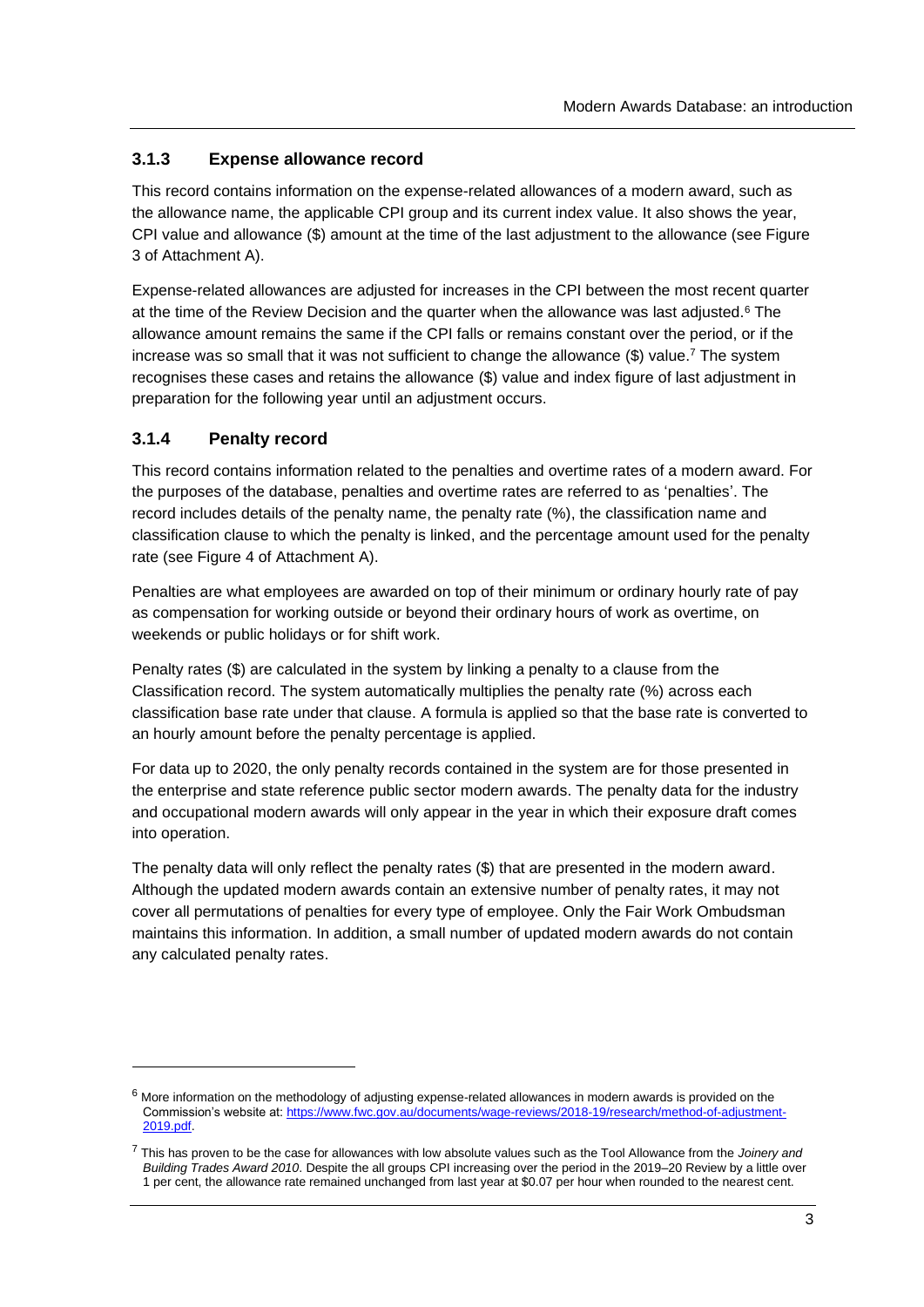# 4 Data files

The MAD is likely to be released in the second half of 2020 and will provide data from 2015 to 2020. The MAD will be released as a series of data files and will be updated on an annual basis following the conclusion of each annual wage review, or on an ad hoc basis if data are revised. Pre-2015 data will be included in the future, with the intention of the MAD covering all modern award rates since the instrument came into operation in January 2010. The pre-2015 data will not account for transitional provisions and will only reflect the modern award rates from that time.

The description of data within a file reflects the language contained in modern awards, particularly the language used in the summary tables contained in the Schedules. As such, the name of a penalty rate may simply be 'Night shift', or the name of an expense-related allowance could be 'Meal—overtime'. The MAD will not define what a night shift is or detail the circumstances in which a meal allowance is provided for working overtime. Similarly, the MAD does not provide definitions of each classification. The user will have to ascertain this information by referring to the modern award itself.

Data from the system are exported separately for each year and do not produce a time series. Further enhancements to the technical operation of the database may improve the ability of users to generate time series data.

### **4.1 Format**

Data from the MAD are extracted into a Comma Separated Value (CSV) file format. The CSV format can be easily opened in a spreadsheet program, such as Microsoft Excel, or imported into more advanced statistical software packages such as Stata or SAS.

A Data Dictionary will be provided to assist users in understanding the variables in the database.

The data are extracted into five separate files for each year. These files, along with some of their useful variables and identifiers are listed in Attachment B.

### **4.2 Considerations with linking data over time**

As a result of changes made throughout the 4 yearly review, the information on modern awards contained in the MAD can differ between years. The following examples reflect some of these changes:

- The clause number for all records has changed. The order of classification and allowance records as they appear in the modern award may also have changed.
- Some classification and allowance records may have split from one clause to many or many clauses into one. The source identifiers<sup>8</sup> are largely lost in this process.
- The description of many wage and expense-related allowances have been amended to a more detailed description in line with the summary of allowance tables contained in the schedule of a modern award. Allowance records were initially recorded in the MAD using a combination of headings<sup>9</sup> (i.e. 'Leading hand allowance') and non-headings ('3 to 10

<sup>8</sup> Source identifiers are further explained at Attachment B.

<sup>9</sup> The *isHeading* variable indicates whether a record is used as heading or not (1 = true, 2 = false). This is used as a flag for the purposes of mapping certain records in a table.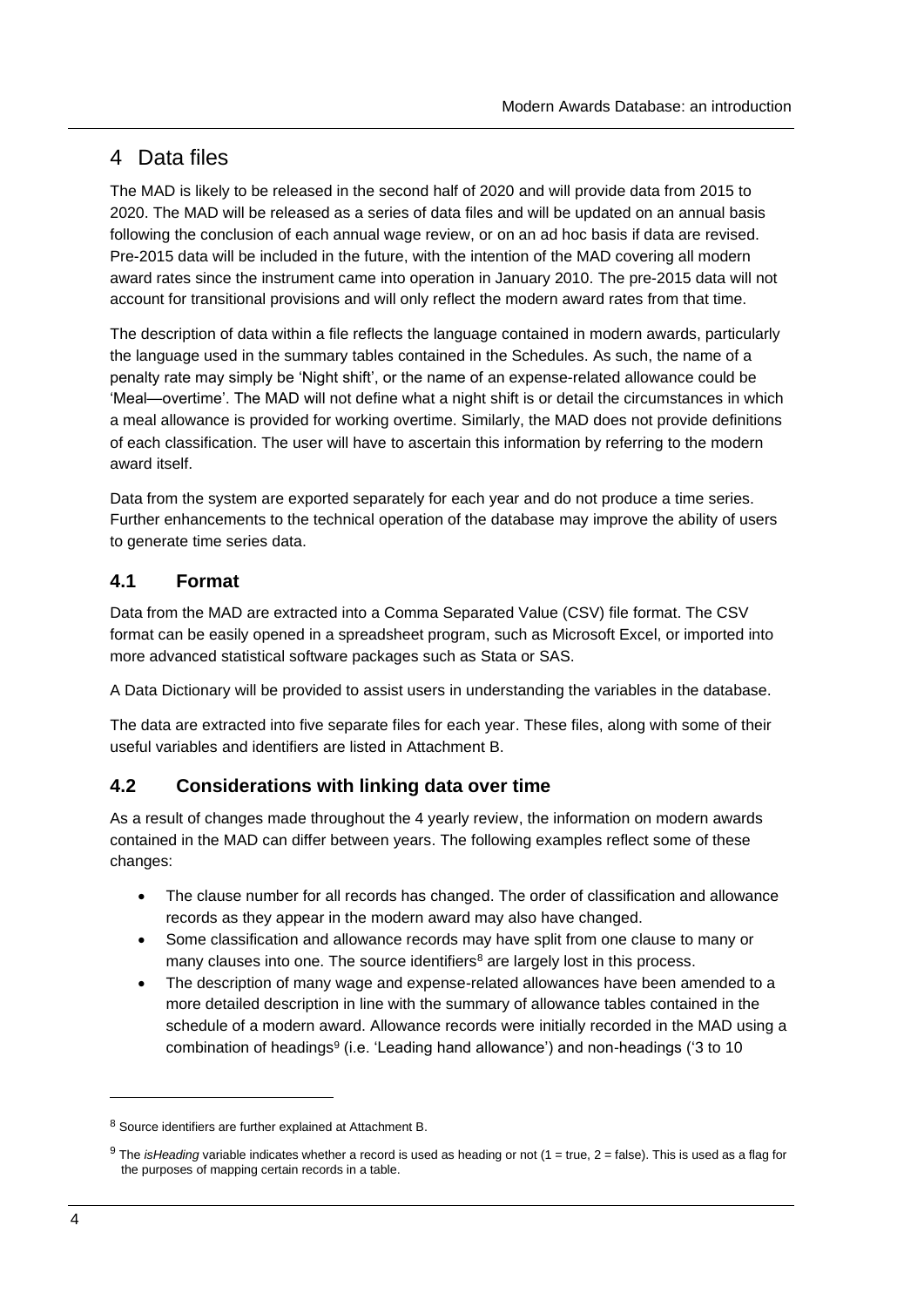employees').<sup>10</sup> The allowance records have since changed to merge the description of headings and non-headings ('Leading hand allowance—3 to 10 employees'). This will be apparent for allowances that are presented in a table.

- The *Quarrying Award 2010* was amalgamated into the *Cement and Lime Award 2010* to form the *Cement, Lime and Quarrying Award 2020*. The source identifiers belonging to the *Quarrying Award 2010* could not be carried over. The modern award record for the *Quarrying Award 2010* is removed from the database from 2020.
- Similarly, the vehicle manufacturing classifications and allowances belonging to the *Vehicle Manufacturing, Repair Services and Retail Award 2010* were moved to the *Manufacturing and Associated Industries Occupations Award 2010*. The source identifiers could not be transferred.

### 5 Feedback

The database is currently undergoing a period of quality control and assurance and is likely to be publicly released in the second half of 2020.

Any questions about the format of the data files and the variables or other information presented in this report can be emailed to the Commission at [amod@fwc.gov.au.](mailto:amod@fwc.gov.au)

 $10$  This was done in the same style as the Allowance sheets that were previously attached to each modern award.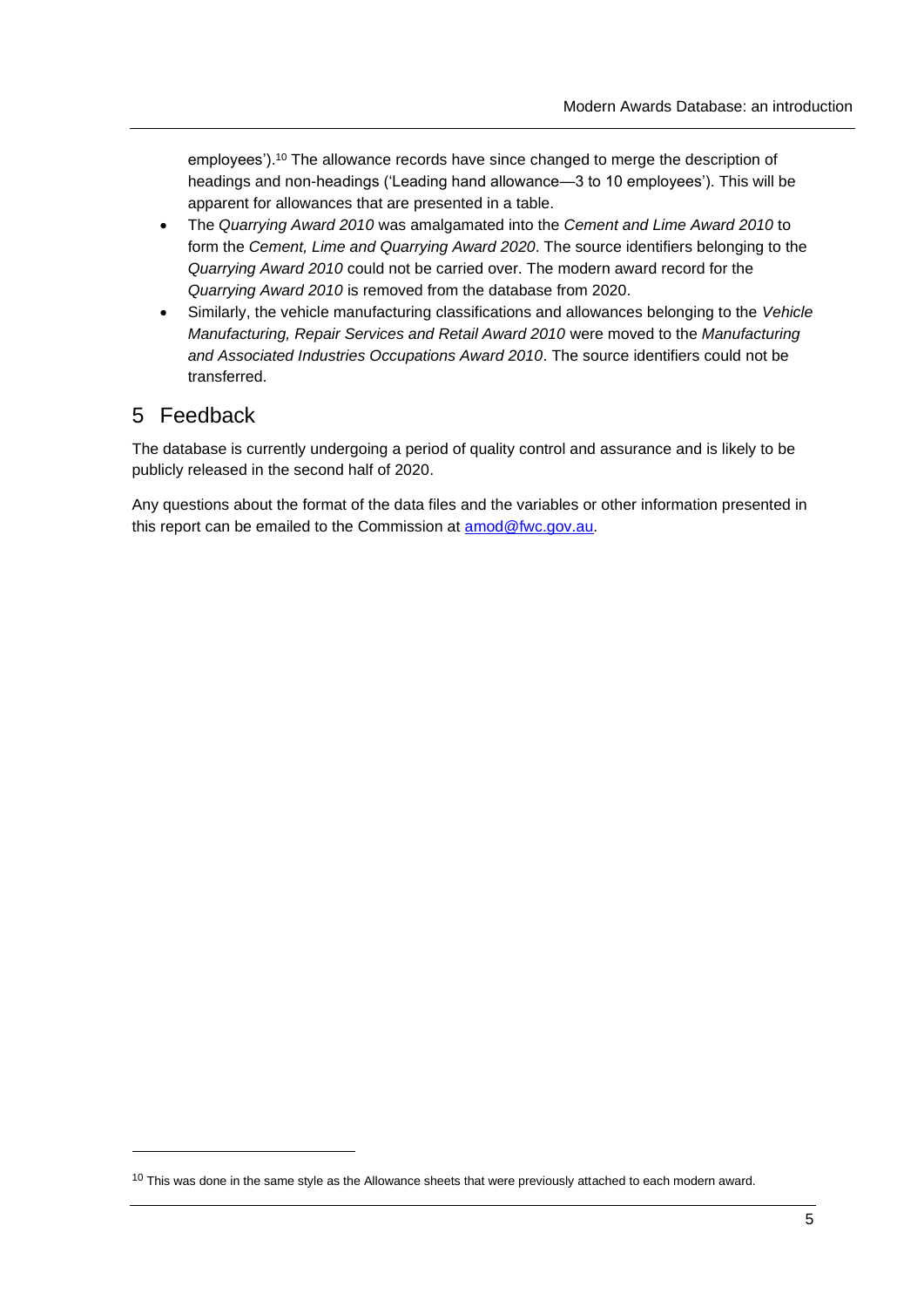# References

[2019] FWC 8129 at Attachment A.

Fair Work Commission (2019), *Methodology for adjusting expense related allowances in modern awards*, 9 June, [https://www.fwc.gov.au/documents/wage-reviews/2018-19/research/method-of](https://www.fwc.gov.au/documents/wage-reviews/2018-19/research/method-of-adjustment-2019.pdf)[adjustment-2019.pdf.](https://www.fwc.gov.au/documents/wage-reviews/2018-19/research/method-of-adjustment-2019.pdf)

Sweeny Research (2014), *Citizen co-design with small business owners*, prepared for the Fair Work Commission, August, [https://www.fwc.gov.au/documents/sites/awardsmodernfouryr/citizen](https://www.fwc.gov.au/documents/sites/awardsmodernfouryr/citizen-codesign-report.pdf)[codesign-report.pdf.](https://www.fwc.gov.au/documents/sites/awardsmodernfouryr/citizen-codesign-report.pdf)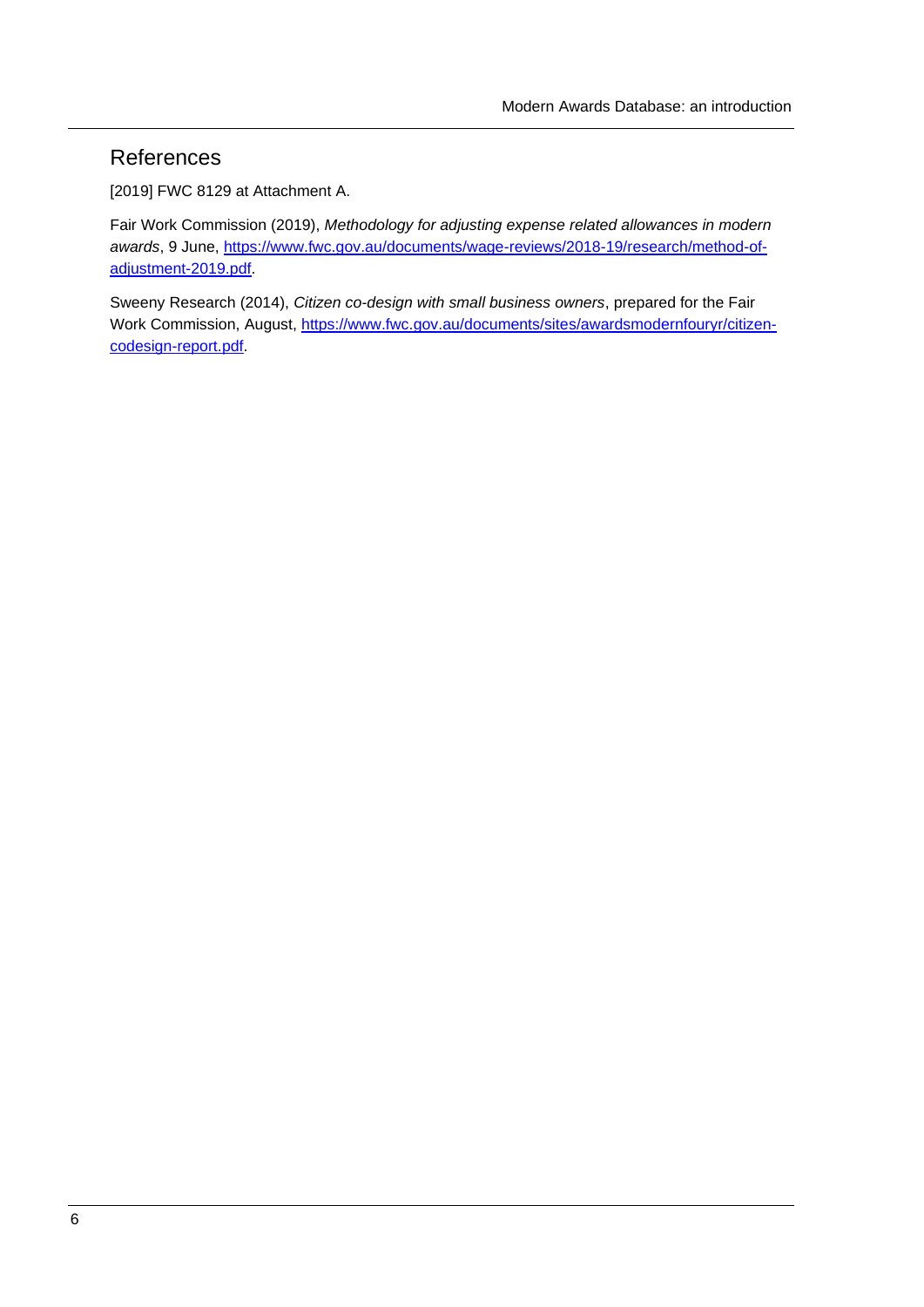## Attachment A: Records

#### **Figure 1: Classification Record**

#### MA000003 | Fast Food Industry Award 2010

<span id="page-12-0"></span>

| Classification<br>Summary |                | Wage Allowances Expense Allowances Penalty                       | Attachments<br><b>Notes</b>             | Audit History News<br><b>Related Actions</b> |                |                |                       |                      |                      |  |  |
|---------------------------|----------------|------------------------------------------------------------------|-----------------------------------------|----------------------------------------------|----------------|----------------|-----------------------|----------------------|----------------------|--|--|
|                           | <b>Filters</b> |                                                                  |                                         |                                              |                |                |                       |                      |                      |  |  |
|                           | Classification |                                                                  |                                         |                                              | <b>Clauses</b> |                |                       |                      |                      |  |  |
| <b>Manage</b>             |                | --- Select a value ---<br>--- Start typing to select a value --- |                                         |                                              |                |                |                       |                      |                      |  |  |
| Formula                   | Clauses        | <b>Clause description</b>                                        | <b>Parent classification</b>            | Classification                               |                | Base rate (\$) | <b>Base rate type</b> | Calculated rate (\$) | Calculated rate type |  |  |
|                           | 17             | Fast Food Employees                                              |                                         | Level 1                                      |                | \$813.60       | Weekly                | \$21.41              | Hourly               |  |  |
|                           | 17             | <b>Fast Food Employees</b>                                       |                                         | Level 2                                      |                | \$862.50       | Weekly                | \$22.70              | Hourly               |  |  |
|                           | 17             | <b>Fast Food Employees</b>                                       |                                         | Level 3-In charge of one or no persons       |                | \$875.80       | Weekly                | \$23.05              | Hourly               |  |  |
|                           | 17             | <b>Fast Food Employees</b>                                       |                                         | Level 3-In charge of two or more persons     |                | \$886.50       | Weekly                | \$23.33              | Hourly               |  |  |
|                           | 18             | Junior rates                                                     | Level 1*                                | Level 1                                      |                |                |                       |                      |                      |  |  |
|                           | 18             | Junior rates                                                     | Level 1*                                | Under 16 years                               |                | \$325.44       | Weekly                |                      |                      |  |  |
|                           | 18             | Junior rates                                                     | Level 1*                                | 16 years                                     |                | \$406.80       | Weekly                |                      |                      |  |  |
|                           | 18             | Junior rates                                                     | Level 1*                                | 17 years                                     |                | \$488.16       | Weekly                |                      |                      |  |  |
|                           | 18             | Junior rates                                                     | Level 1*                                | 18 years                                     |                | \$569.52       | Weekly                |                      |                      |  |  |
|                           | 18             | Junior rates                                                     | Level 1*                                | 19 years                                     |                | \$650.88       | Weekly                |                      |                      |  |  |
|                           | 18             | Junior rates                                                     | Level 1*                                | 20 years                                     |                | \$732.24       | Weekly                |                      |                      |  |  |
|                           | 18             | Junior rates                                                     | Level 2*                                | Level 2                                      |                |                |                       |                      |                      |  |  |
|                           | 18             | Junior rates                                                     | Level 2*                                | Under 16 years                               |                | \$345.00       | Weekly                |                      |                      |  |  |
|                           | 18             | Junior rates                                                     | Level 2*                                | 16 years                                     |                | \$431.25       | Weekly                |                      |                      |  |  |
|                           | 18             | Junior rates                                                     | Level 2*                                | 17 years                                     |                | \$517.50       | Weekly                |                      |                      |  |  |
|                           | 18             | Junior rates                                                     | Level 2*                                | 18 years                                     |                | \$603.75       | Weekly                |                      |                      |  |  |
|                           | 18             | Junior rates                                                     | Level 2*                                | 19 years                                     |                | \$690.00       | Weekly                |                      |                      |  |  |
|                           | 18             | Junior rates                                                     | Level 2*                                | 20 years                                     |                | \$776.25       | Weekly                |                      |                      |  |  |
|                           | 18             | Junior rates                                                     | Level 3-In charge of one or no persons* | Level 3-In charge of one or no persons       |                |                |                       |                      |                      |  |  |
|                           | 18             | Junior rates                                                     | Level 3-In charge of one or no persons* | Under 16 years                               |                | \$350.32       | Weekly                |                      |                      |  |  |
|                           | 18             | Junior rates                                                     | Level 3-In charge of one or no persons* | 16 years                                     |                | \$437.90       | Weekly                |                      |                      |  |  |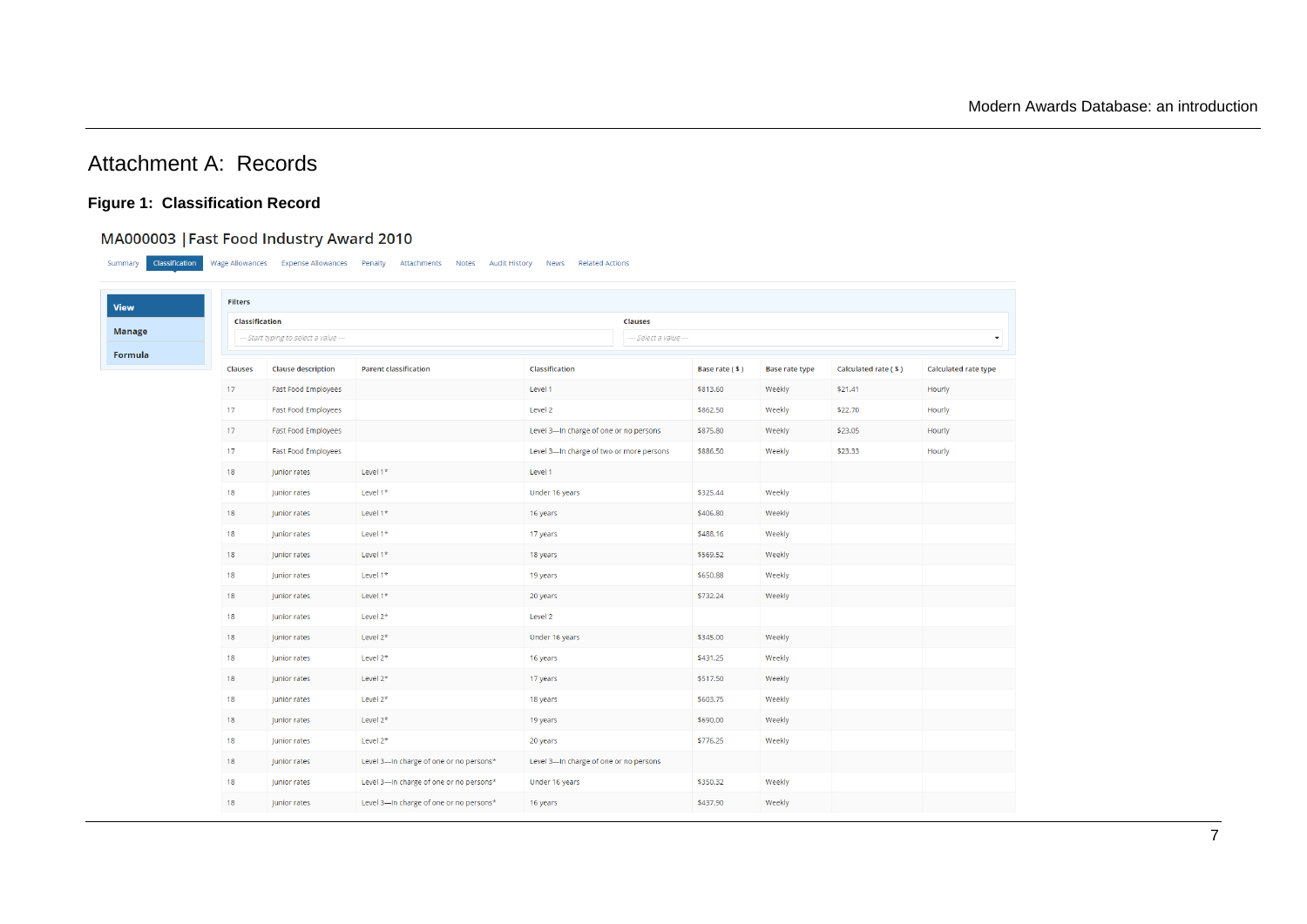### **Figure 2: Wage Allowance Record**

**Contract** 

### MA000070 | Cemetery Industry Award 2010

<span id="page-13-0"></span>

| Filters <sup>O</sup> |                                                                                                                                  |                          |                       |                      |                                          |           |                |                          |
|----------------------|----------------------------------------------------------------------------------------------------------------------------------|--------------------------|-----------------------|----------------------|------------------------------------------|-----------|----------------|--------------------------|
| <b>Allowances</b>    |                                                                                                                                  | <b>Payment frequency</b> |                       |                      | <b>Clauses</b><br>--- Select a value --- |           |                |                          |
|                      | --- Start typing to select a value ---                                                                                           | --- Select a value ---   |                       |                      |                                          |           |                |                          |
| Clause               | <b>Allowance description</b>                                                                                                     | Display order            | All<br>purpose?       | <b>Standard rate</b> | Rate                                     | Rate unit | Allowance (\$) | <b>Payment frequency</b> |
| 16.2(b)              | Industry allowance                                                                                                               | $\mathbf{1}$             | ◙                     | \$862.50             | 3.8                                      | Percent   | \$32.78        | per week                 |
| 16.2(c)(i)           | Leading hand-Class 5 and above-in charge of 2 to 6<br>employees                                                                  | $\overline{2}$           | ☺                     | \$862.50             | 2.1                                      | Percent   | \$18.11        | per week                 |
| 16.2(c)(ii)          | Leading hand-Class 5 and above-in charge of more than<br>6 employees                                                             |                          | Ø                     | \$862.50             | 4.6                                      | Percent   | \$39.68        | per week                 |
| 16.2(d)              | First aid allowance                                                                                                              | $\overline{1}$           | Ø                     | \$862.50             | 1.2                                      | Percent   | \$10.35        | per week                 |
| 16.2(e)(i)           | Exhumation allowance-body buried for 14 days or less                                                                             | $\overline{2}$           | 0                     | \$862.50             | 8.9                                      | Percent   | \$76.76        | per week                 |
| 16.2(e)(ii)          | Exhumation allowance-body buried for 14 days to seven<br>years and arterially embalmed and sealed in approved<br>container       | $\overline{1}$           | $\boldsymbol{\omega}$ | \$862.50             | 10.7                                     | Percent   | \$92.29        | per week                 |
| 16.2(e)(iii)         | Exhumation allowance-body buried for 14 days to seven<br>years and not arterially embalmed and sealed in approved 1<br>container |                          | Ø                     | \$862.50             | 17.8                                     | Percent   | \$153.53       | per week                 |
| 16.2(e)(iv)          | Exhumation allowance-body buried for more than seven<br>years                                                                    |                          | Ø                     | \$862.50             | 8.9                                      | Percent   | \$76.76        | per week                 |
| 16.2(f)              | Lift and deepen allowance-age of grave since last burial-<br>5 to 10 years                                                       | $\overline{2}$           | Ø                     | \$862.50             | 8.7                                      | Percent   | \$75.04        | Per occasion             |
| 16.2(f)              | Lift and deepen allowance-age of grave since last burial-<br>10 to 25 years                                                      | $\overline{\mathbf{3}}$  | $\boldsymbol{\omega}$ | \$862.50             | 6.5                                      | Percent   | \$56.06        | Per occasion             |
| 16.2(f)              | Lift and deepen allowance-age of grave since last burial-<br>25 to 50 years                                                      | $\overline{A}$           | Ø                     | \$862.50             | 4.3                                      | Percent   | \$37.09        | Per occasion             |
| 16.2(f)              | Lift and deepen allowance-age of grave since last burial-<br>More than 50 years                                                  | $\overline{5}$           | Ø                     | \$862.50             | 2.2                                      | Percent   | \$18.98        | Per occasion             |
| 16.2(g)(i)           | Excavation allowance-first body                                                                                                  | $\overline{2}$           | Ø                     | \$862.50             | 5.4                                      | Percent   | \$46.58        | per week                 |
| 16.2(g)(ii)          | Excavation allowance-each additional body from the<br>same grave                                                                 | $\overline{1}$           | ☺                     |                      | 2.7                                      | Percent   |                | per additional body      |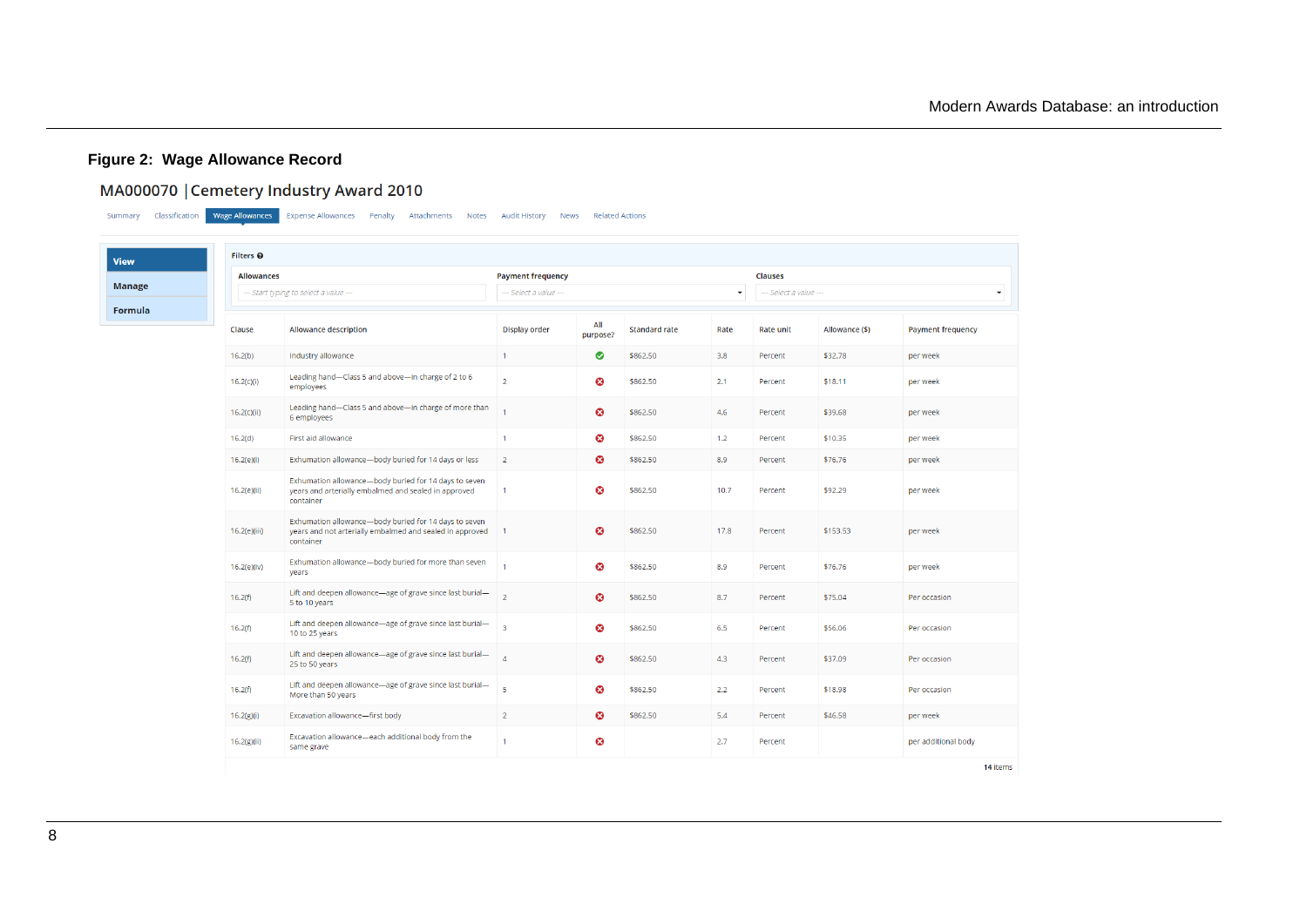### **Figure 3: Expense Allowance Record**

# MA000080 | Amusement, Events and Recreation Award 2010

<span id="page-14-0"></span>

| Classification<br>Summary | <b>Wage Allowances</b> |                                                                    | <b>Expense Allowances</b> | Penalty<br>Attachments       | <b>Notes</b> | <b>Audit History</b> | <b>News</b>                            | <b>Related Actions</b> |                                                                  |                                                         |                              |                               |                  |  |  |
|---------------------------|------------------------|--------------------------------------------------------------------|---------------------------|------------------------------|--------------|----------------------|----------------------------------------|------------------------|------------------------------------------------------------------|---------------------------------------------------------|------------------------------|-------------------------------|------------------|--|--|
| <b>View</b>               | <b>Filters</b>         |                                                                    |                           |                              |              |                      |                                        |                        |                                                                  |                                                         |                              |                               |                  |  |  |
| <b>Manage</b>             |                        | <b>Expense allowance</b><br>--- Start typing to select a value --- |                           |                              |              |                      |                                        |                        | <b>Clauses</b><br>--- Select a value ---<br>$\blacktriangledown$ |                                                         |                              |                               |                  |  |  |
|                           | Clause                 | <b>Display</b><br>order                                            | All<br>purpose?           | <b>Description</b>           | <b>Type</b>  | Allowance<br>(5)     | <b>Allowance (last</b><br>adjusted \$) | Round                  | Payment<br>frequency                                             | <b>CPI group</b>                                        | <b>CPI</b> (current<br>year) | <b>CPI</b> (last<br>adjusted) | Last<br>adjusted |  |  |
|                           | 15.4                   |                                                                    | $\bullet$                 | Meal                         | Detail       | \$11.69              | \$11.69                                | $\overline{2}$         | per occasion                                                     | Take away and fast foods                                | 117                          | 117                           | 2019             |  |  |
|                           | 15.6(b)                | $\blacksquare$                                                     | $\bullet$                 | Uniform-per day              | Detail       | \$1.32               | \$1.32                                 | $\overline{2}$         | per day                                                          | Clothing and footwear                                   | 92.9                         | 101                           | 2008             |  |  |
|                           | $15.6(b)$ 2            |                                                                    | $\bullet$                 | Uniform-per week             | Detail       | \$6.62               | \$6.62                                 | $\overline{2}$         | maximum per<br>week                                              | Clothing and footwear                                   | 92.9                         | 101                           | 2008             |  |  |
|                           | 15.7                   |                                                                    | ☺                         | Motor vehicle-per<br>km      | Detail       | \$0.78               | \$0.78                                 | $\overline{2}$         | per km                                                           | Private motoring                                        | 103.2                        | 103.8                         | 2014             |  |  |
|                           | $15.8(a)$ 1            |                                                                    | $\boldsymbol{\omega}$     | Tool-other than<br>carpenter | Detail       | \$13.52              | \$13.52                                | $\overline{2}$         | per week                                                         | Tools and equipment for house<br>and garden; Australia; | 106                          | 107.2                         | 2017             |  |  |
|                           | 15.8(a)                | $\overline{2}$                                                     | $\bullet$                 | Tool-carpenter               | Detail       | \$26.37              | \$26.37                                | $\overline{2}$         | per week                                                         | Tools and equipment for house<br>and garden; Australia; | 106                          | 107.2                         | 2017             |  |  |
|                           |                        |                                                                    |                           |                              |              |                      |                                        |                        |                                                                  |                                                         |                              |                               | 6 items          |  |  |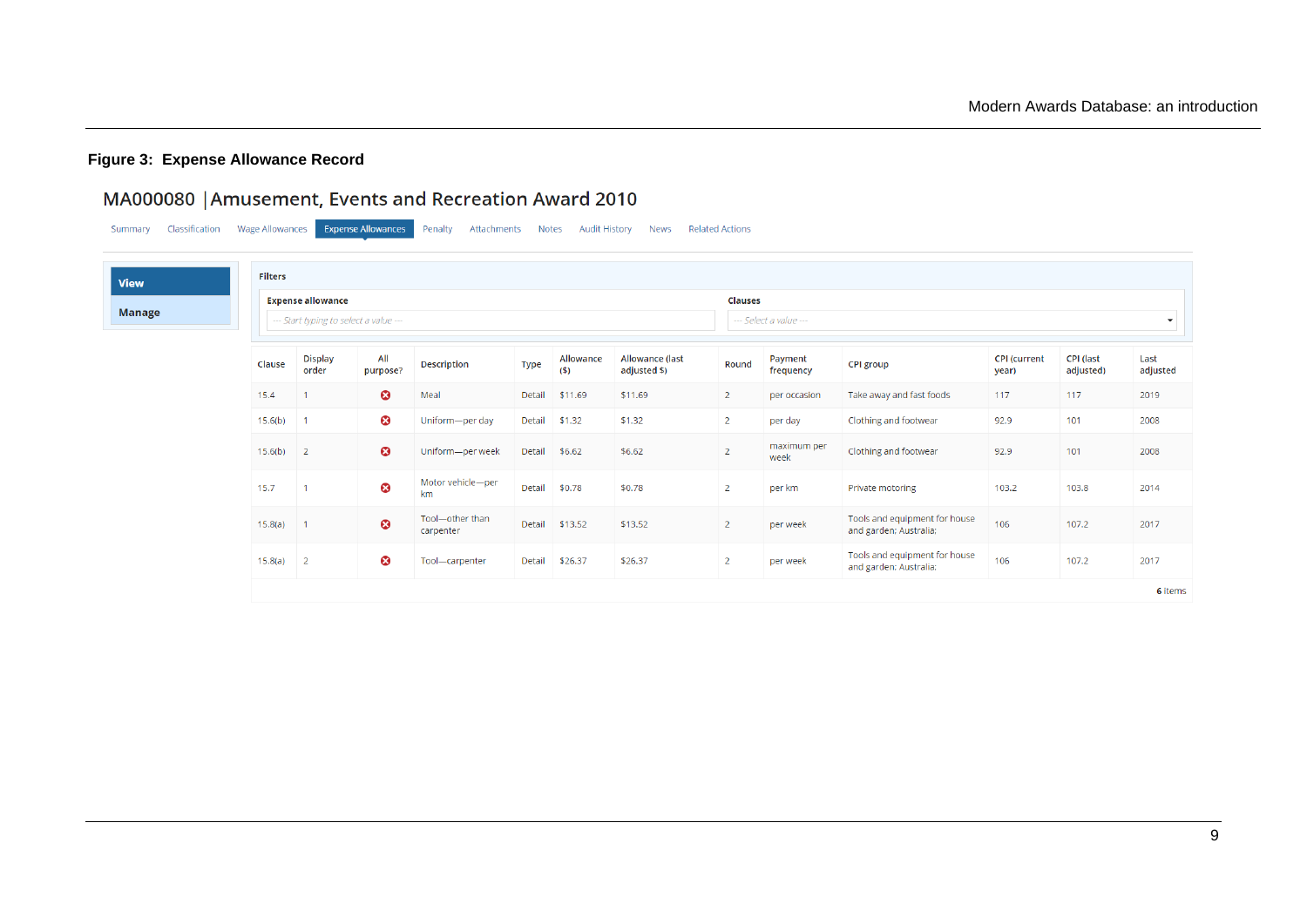#### **Figure 4: Penalty Record**

# MA000095 | Car Parking Award 2010

Summary Classification Wage Allowances Expense Allowances **Penalty** Attachments Notes Audit History News Related Actions

View **Manage** 

<span id="page-15-0"></span>Formula

| Classification |                                        | <b>Clauses</b>                     |      | <b>Penalty description</b>             |  |                         |                         |
|----------------|----------------------------------------|------------------------------------|------|----------------------------------------|--|-------------------------|-------------------------|
|                | --- Start typing to select a value --- | --- Select a value ---             |      | --- Start typing to select a value --- |  |                         |                         |
| Clauses        | Classification                         | <b>Penalty description</b>         | Rate | Rate unit                              |  | <b>Calculated value</b> | <b>Display order</b>    |
| A.1.1          | Car Parking Officer Level 1            | Ordinary hours                     | 100  | Percent                                |  | \$20.53                 | 1                       |
| A.1.1          | Car Parking Officer Level 2            | Ordinary hours                     | 100  | Percent                                |  | \$21.22                 | $\mathbf{1}$            |
| A.1.1          | Car Parking Officer Level 3            | Ordinary hours                     | 100  | Percent                                |  | \$22.04                 | $\mathbf{1}$            |
| A.1.1          | Car Parking Officer Level 1            | Saturday                           | 150  | Percent                                |  | \$30.80                 | $\overline{2}$          |
| A.1.1          | Car Parking Officer Level 2            | Saturday                           | 150  | Percent                                |  | \$31.83                 | $\overline{2}$          |
| A.1.1          | Car Parking Officer Level 3            | Saturday                           | 150  | Percent                                |  | \$33.06                 | $\overline{2}$          |
| A.1.1          | Car Parking Officer Level 1            | Sunday                             | 200  | Percent                                |  | \$41.06                 | $\overline{\mathbf{3}}$ |
| A.1.1          | Car Parking Officer Level 2            | Sunday                             | 200  | Percent                                |  | \$42.44                 | 3                       |
| A.1.1          | Car Parking Officer Level 3            | Sunday                             | 200  | Percent                                |  | \$44.08                 | $\overline{3}$          |
| A.1.1          | Car Parking Officer Level 1            | Public holiday                     | 250  | Percent                                |  | \$51.33                 | $\overline{4}$          |
| A.1.1          | Car Parking Officer Level 2            | Public holiday                     | 250  | Percent                                |  | \$53.05                 | $\overline{4}$          |
| A.1.1          | Car Parking Officer Level 3            | Public holiday                     | 250  | Percent                                |  | \$55.10                 | $\overline{4}$          |
| A.1.2          | Car Parking Officer Level 1            | Monday to Saturday - first 2 hours | 150  | Percent                                |  | \$30.80                 | $\mathbf{1}$            |
| A.1.2          | Car Parking Officer Level 2            | Monday to Saturday - first 2 hours | 150  | Percent                                |  | \$31.83                 | $\mathbf{1}$            |
| A.1.2          | Car Parking Officer Level 3            | Monday to Saturday - first 2 hours | 150  | Percent                                |  | \$33.06                 | $\mathbf{1}$            |
| A.1.2          | Car Parking Officer Level 1            | Monday to Saturday - after 2 hours | 200  | Percent                                |  | \$41.06                 | $\overline{2}$          |
| A.1.2          | Car Parking Officer Level 2            | Monday to Saturday - after 2 hours | 200  | Percent                                |  | \$42.44                 | $\overline{2}$          |
| A.1.2          | Car Parking Officer Level 3            | Monday to Saturday - after 2 hours | 200  | Percent                                |  | \$44.08                 | $\overline{2}$          |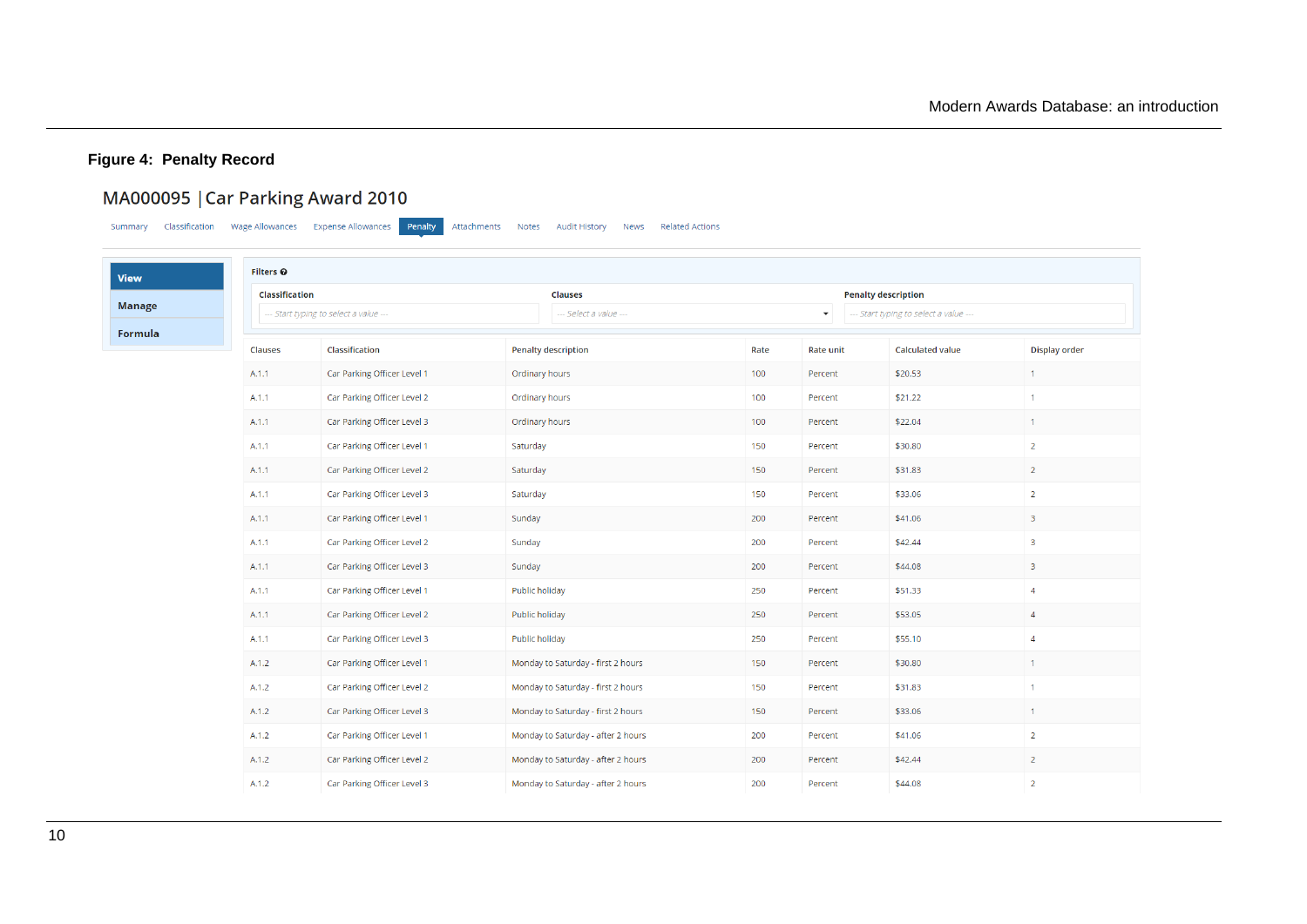### Attachment B: Data dictionary—sample of useful variables and identifiers

#### **Award file**

• *awardCode* – the modern award number (i.e. MA000001), used as an identifier across each data file.

#### **Classification file**

- *publishedYear* the relevant year of the data. The MAD reflects data as at 1 July of that year.
- *clauses –* an alphanumeric value indicating the clause number of where the record is in the award.
- *clauseDisplayOrder* a numeric value assigned to each clause of an award used for sorting clause numbers. Can also be used to sort records in an award by clause number when data from the four main files are combined.
- *clauseDescription*  label used to add context to a classification (useful in an award with multiple streams of classifications e.g. Production and engineering employees or Staff employees)
- *classification* the classification title at its most detailed level.
- *parentClassification* this is used in some awards to group classifications within a clause.
- *displayOrder* the numerical order in which classifications are arranged in a table within a clause. Used to sort each record within a clause.
- *baseRate*  the base or minimum hourly rate for a classification record. The AWR decision is applied directly to this amount.
- *baseRateType* indicates whether the base rate is a weekly, hourly, annual, daily or a piece rate.
- *calculatedRate* the calculated rate derived from the base rate of a classification (i.e. the hourly rate is a calculated rate derived from the weekly base rate). The corresponding formula is included under *classificationFormula*.
- *nmwoExempt*  binary variable used to flag whether a classification rate should be equal to or higher than the NMW. This marker can be used to exclude juniors, apprentices (including adult apprentices) and rates other than the full adult minimum rate.

#### **Wage Allowance file**

- *publishedYear – as above.*
- *Clauses – as above.*
- *clauseDisplayOrder – as above.*
- *allowance*  the title of the wage allowance record.
- *isAllPurpose* binary variable indicating whether a wage-related allowance is paid for all purposes as part of an employee's ordinary rate of pay (i.e. industry allowances and the leading hand allowance in some awards).
- *displayOrder* the numerical order that wage-related allowances are arranged in a table within a clause. Most allowances will have a display order of one as they tend to be presented one at a time per clause within a sentence.
- *baseRate*  shows the base rate (\$) of the classification used to link to the wage allowance record. The base rate is converted into the award's standard rate as shown under *allowanceFormula*.